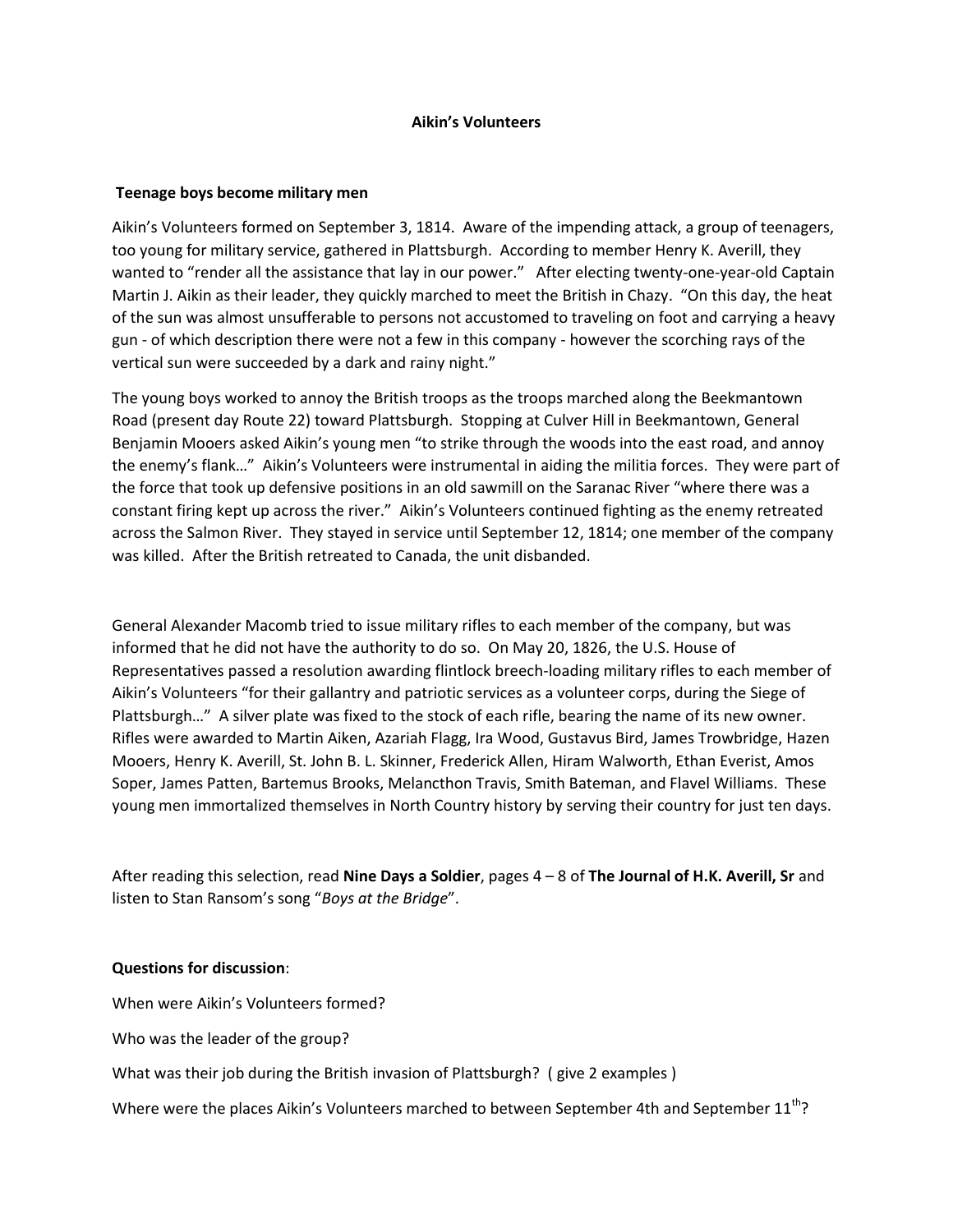Did the boys see any fighting? If so, where? Were any members of Aikin's Volunteers killed? What action is Stan Ransom referring to in his song "Boys at the Bridge"? How long did the boys serve? What did the United States House of Representatives do on May 20, 1826?

Note – **The Journal of H.K. Averill, Sr.** , **Nine Days a Soldier**, and the CD: *The Battle of Plattsburgh: Music from the War of 1812*, Stan Ransom - The Connecticut Peddler are available from the History Shoppe of the Battle of Plattsburgh Association. Contact the Battle of Plattsburgh Association for purchase.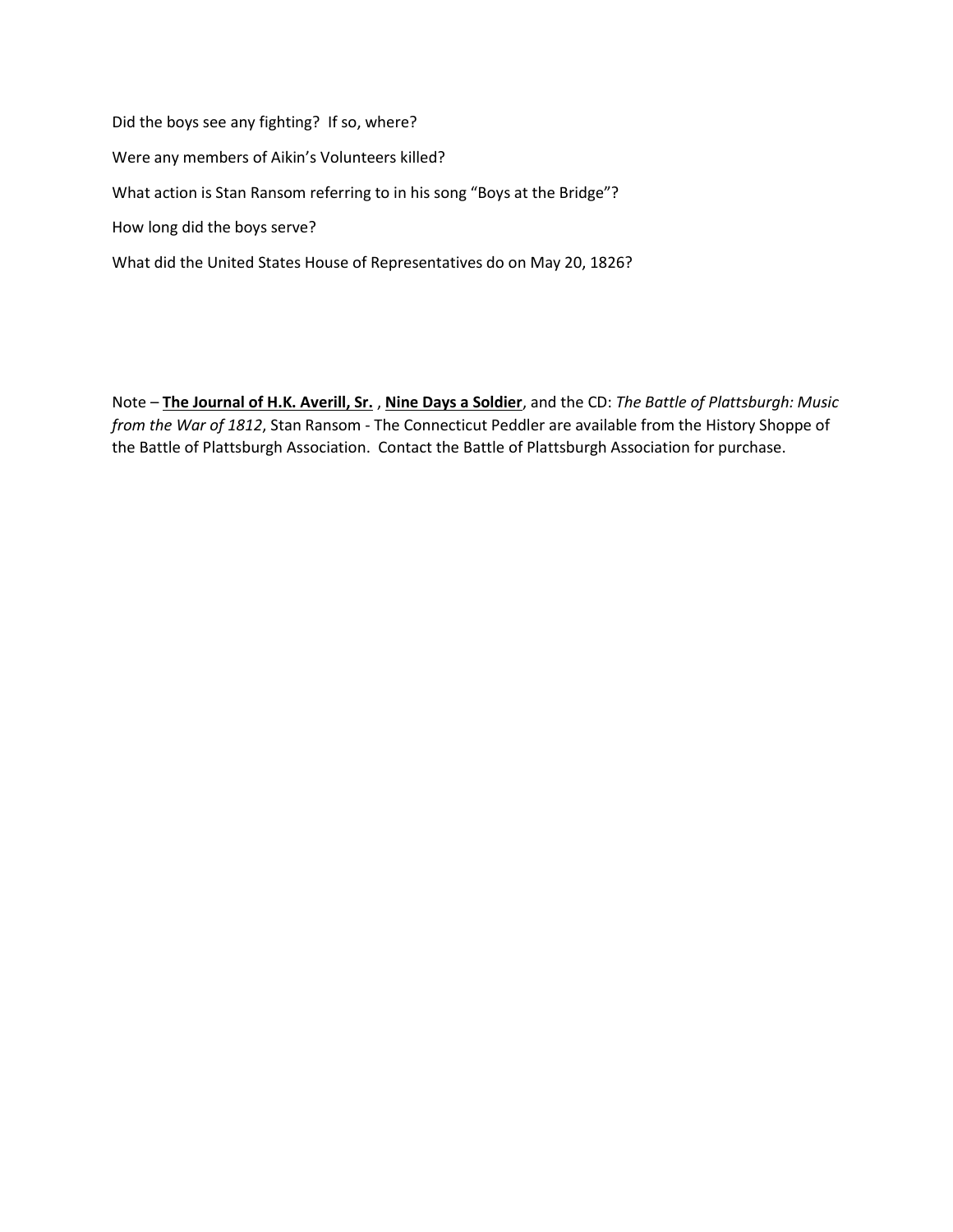## **School Days**

#### **The School Year**

Most of the time, the school district rented a space for the establishment of the school, supplied benches for the students, and announced when the term would begin. The winter term usually began after Thanksgiving and continued for approximately 10 to 12 weeks, the time when young men were not needed on the farm. The summer term usually began in May and was for young children and girls.

Schools were not usually co-educational except for young children, and in schools that were coeducational, boys sat on one side and girls on the other side of the school room. Students were not enrolled in grades but advanced according to their abilities.

#### **Subjects**

Education was memorization, and rote learning was standard. Books taught reading, spelling, and arithmetic, and were filled with lessons (religious in nature) on values, morals and patriotism/nationalism.

Schooling was necessary for women to be good daughters, wives, mothers, and teachers of their children. Benjamin Rush wrote in 1817 that women and children should be educated so they could be controlled.

### **School Shopping**

Students provided their own books, made their own copy books, quill pens and inks. Students normally sat on backless benches, not desks as we know them.

Paper was scarce, and valuable. Lessons were sometimes scratched into the dirt floor of the schoolhouse, or done on a blackboard (a piece of blackened wood). Blackboards were not common in the classroom until after 1820.

#### **Teachers**

Before 1820, most instructors were males called "masters." Masters or teachers were often boarded by the district with the families of the students according to how many children in the family attended the term. A master would earn \$10 to \$12 dollars a month; a female teacher would earn \$4 to \$10 dollars a month.